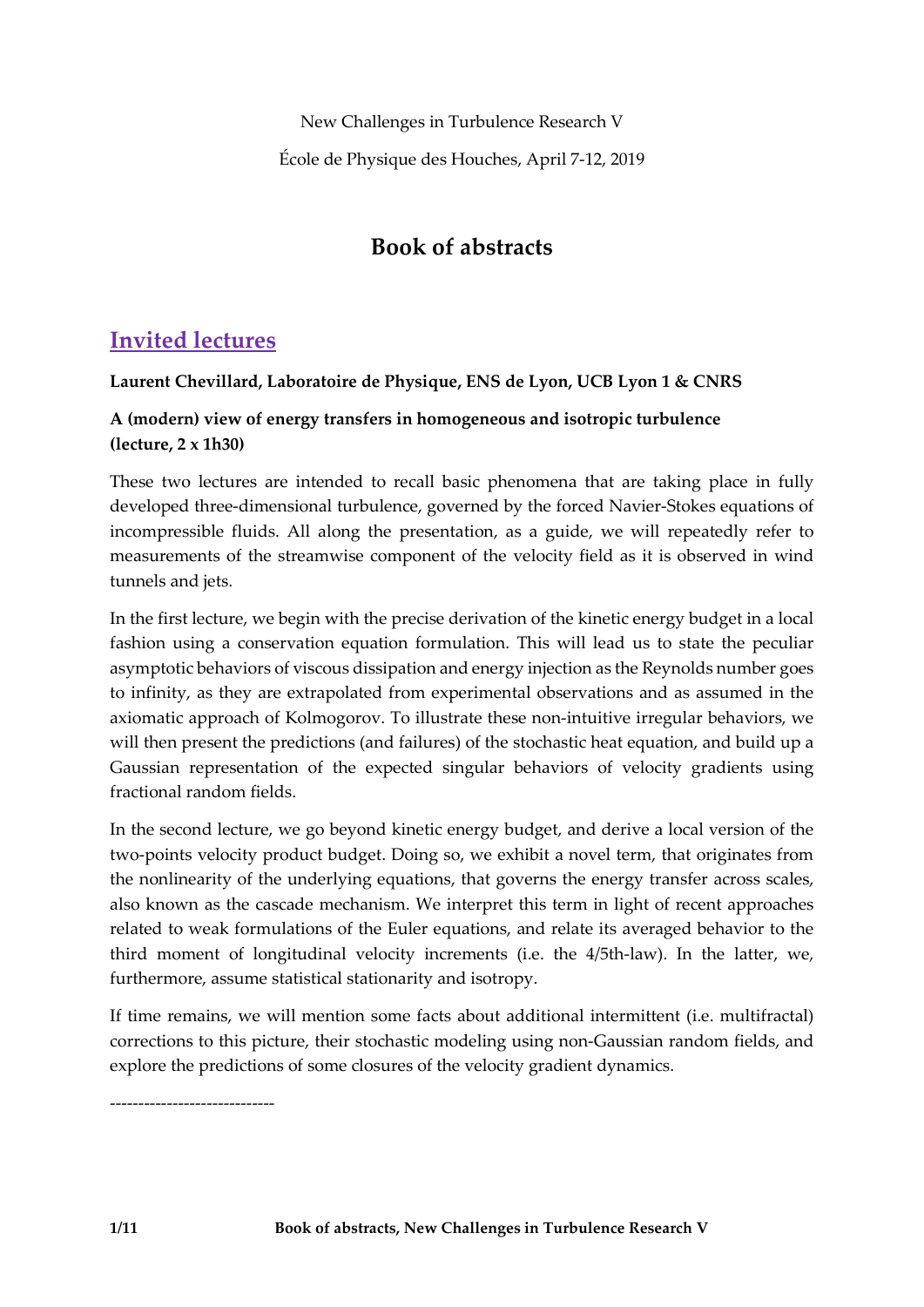### **Jacques Vanneste, School of Mathematics, University of Edinburgh**

#### **Wave-flow interactions in geophysical fluids (lecture, 2 x 1h30)**

The dynamics of the atmosphere and ocean combine two types of motion with well separated time scales: slow balanced motion on the one hand, and fast inertia-gravity waves (IGWs) on the other. Because of the time-scale separation, the two types of motion are often regarded as independent but they interact and this interaction is central to several important phenomena.

In the first lecture, I will discuss how the presence of a turbulent balanced flow affects the propagation of IGWs. Under a realistic assumption of a weak flow represented as a random field, it is possible to derive a kinetic equation that captures the scattering of the IGWs resulting from their advection and refraction by the flow. Because this scattering is restricted to IGWs of identical frequency, this equation describes energy transfers on the constant-frequency surface in wavenumber space, namely a cone. The equation predicts the horizontal isotropisation of the IGW field and cascade to small scales and makes it possible to estimate time scales for these processes. For short-wavelenth IGWs, the kinetic equation reduces to a diffusion equation with a wavenumber dependent diffusivity. This predicts, among other things, that a stationary forcing of IGWs leads to a stationary spectrum scaling like  $k^{-2}$ . The relevance of this prediction to oceanic and atmospheric observations will be discussed.

In the second lecture, I will consider the feedback that waves exert on the balanced flow, focusing on the case of near-inertial waves (NIWs). Averaged equations governing the coupled dynamics of the balanced flow and the NIWs can be obtained using multiscale methods. These equations can be interpreted as an instance of generalised-Lagragian-mean equations, in which the wave feedback appears as a modification of the relation between velocity and potential vorticity that characterises the balanced flow. I will discuss the phenomenology of the NIW-balanced flow interactions as described by the average equations and relate it to open questions in physical oceanography.

-----------------------------

# **Colm-cille P. Caulfield, BP Institute & DAMTP, University of Cambridge**

#### **Turbulence in Stratified Fluids (lecture, 1h30)**

Understanding how turbulence leads to the enhanced irreversible transport of heat and other scalars (such as salt and pollutants) in density-stratified fluids is a fundamental and central problem in environmental fluid dynamics, with a wide range of highly important applications. Density stratification further complicates the profoundly challenging problem of understanding turbulence, not least because stratified fluids can support internal waves, and fluid motions generically can lead to variations, both reversible and irreversible, in the system's potential energy. Recently, due not least to the proliferation of data obtained through direct observation, numerical simulation and laboratory experimentation, there has been an explosion in research activity directed at improving the community's understanding, modelling and parameterization of the subtle interplay between energy conversion pathways, waves, turbulence, and irreversible mixing in a wide range of environmentally relevant flow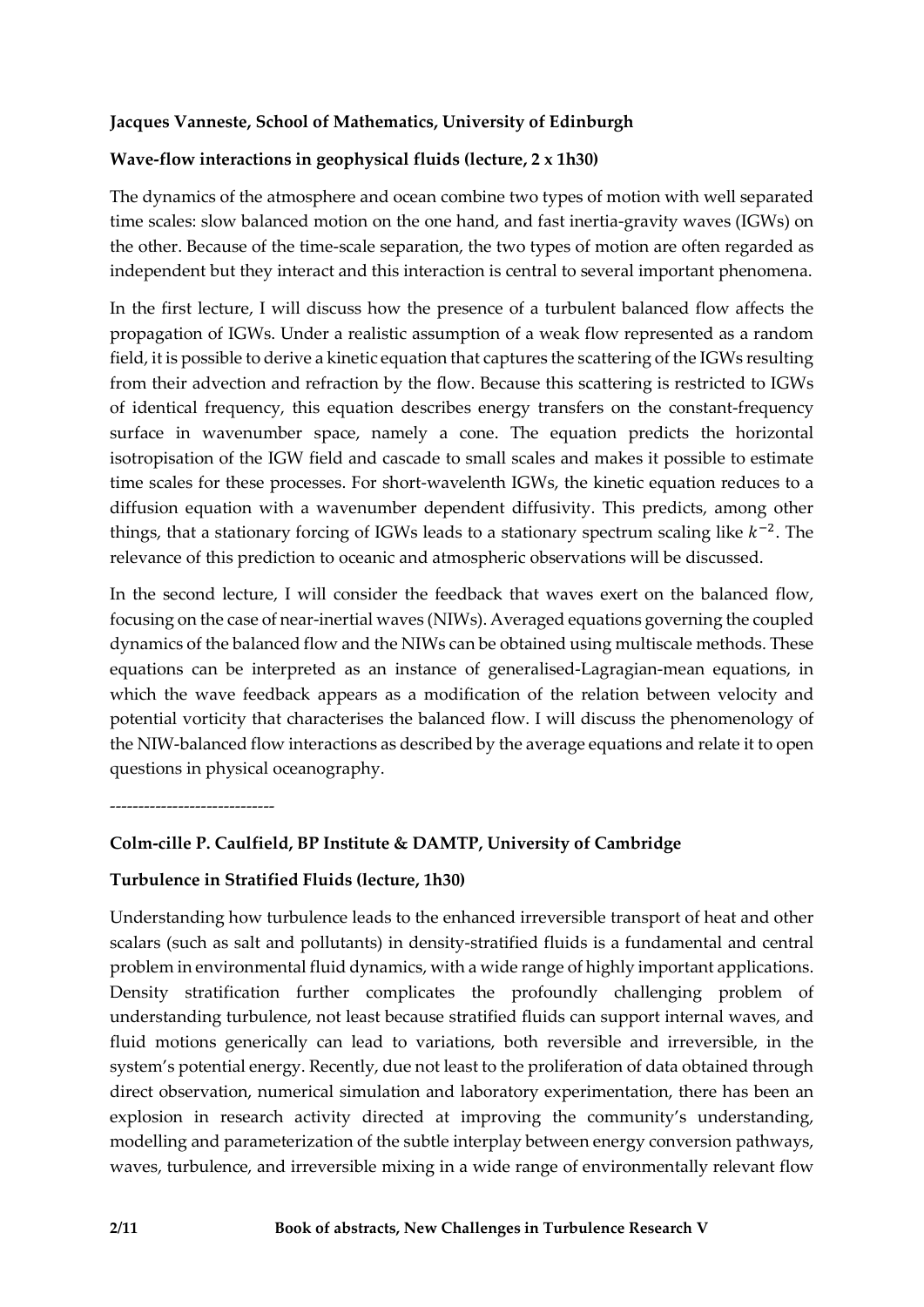geometries. However, as I will discuss in this talk, there are still leading order open questions and areas of profound uncertainty concerning turbulence in stratified fluids. Therefore, I will present a personal perspective on some future priorities for research into this hugely complex, interconnected and important fluid dynamical challenge.

-----------------------------

# **Basile Gallet, SPEC, CNRS & CEA Saclay**

# **Dynamo magnetic fields in high-Reynolds-number flows (lecture, 1h30)**

The dynamo instability is the process by which a flow of electrically conducting fluid spontaneously generates a magnetic field. This process is believed to be at play in stellar and planetary cores: turbulent flows driven by convective and/or mechanical forcing amplify infinitesimal magnetic perturbations to generate large-scale magnetic fields.

After providing a simple example of solid-state dynamo, I will derive the equations of magnetohydrodynamics and introduce two central questions in dynamo theory:

1) Which flows generate magnetic field?

2) What is the magnitude of the resulting dynamo field?

The key challenge is that, for most astrophysical objects and all laboratory experiments, the dynamo instability arises over a high-Reynolds-number background flow. The latter can be fully turbulent, which complicates the use of standard analytical tools, such as linear stability analysis and weakly nonlinear expansion. Nonetheless, we can address question 1) by identifying simple and fundamental magnetic-field generating mechanisms. I will illustrate them in the context of the few laboratory realizations of the dynamo effect.

We will then move on to question 2) above. We will see that the numerical determination of the dynamo intensity remains challenging, even with modern-day supercomputers. At the theoretical level, it has been studied mostly through dimensional analysis and scaling-laws. I will discuss recent analytical efforts to provide examples of flows that realize the resulting high-Reynolds-number scaling-laws.

-----------------------------

# **Alex Liberzon, School of Mechanical Engineering, Tel Aviv University**

# **Lagrangian study of a wind tunnel model of urban canopy flow using real-time, opensource 3D-Particle Tracking Velocimetry (lecture + practical, 2h40)**

Three dimensional Particle Tracking Velocimetry is a well-known experimental method for the Lagrangian measurements of fluid flows. It has been developed independently in many groups, mainly because of its intuitiveness and conceptual simplicity. The tracer particles need to be detected in the multi-view videos and through the three-dimensional calibration and matching between different views to be registered in the 3D space and time. The next obvious step is the so-called tracking, that links 3D clouds of particles between the frames in time, solving an assignment problem. Despite the simplicity of the concept, the technical details are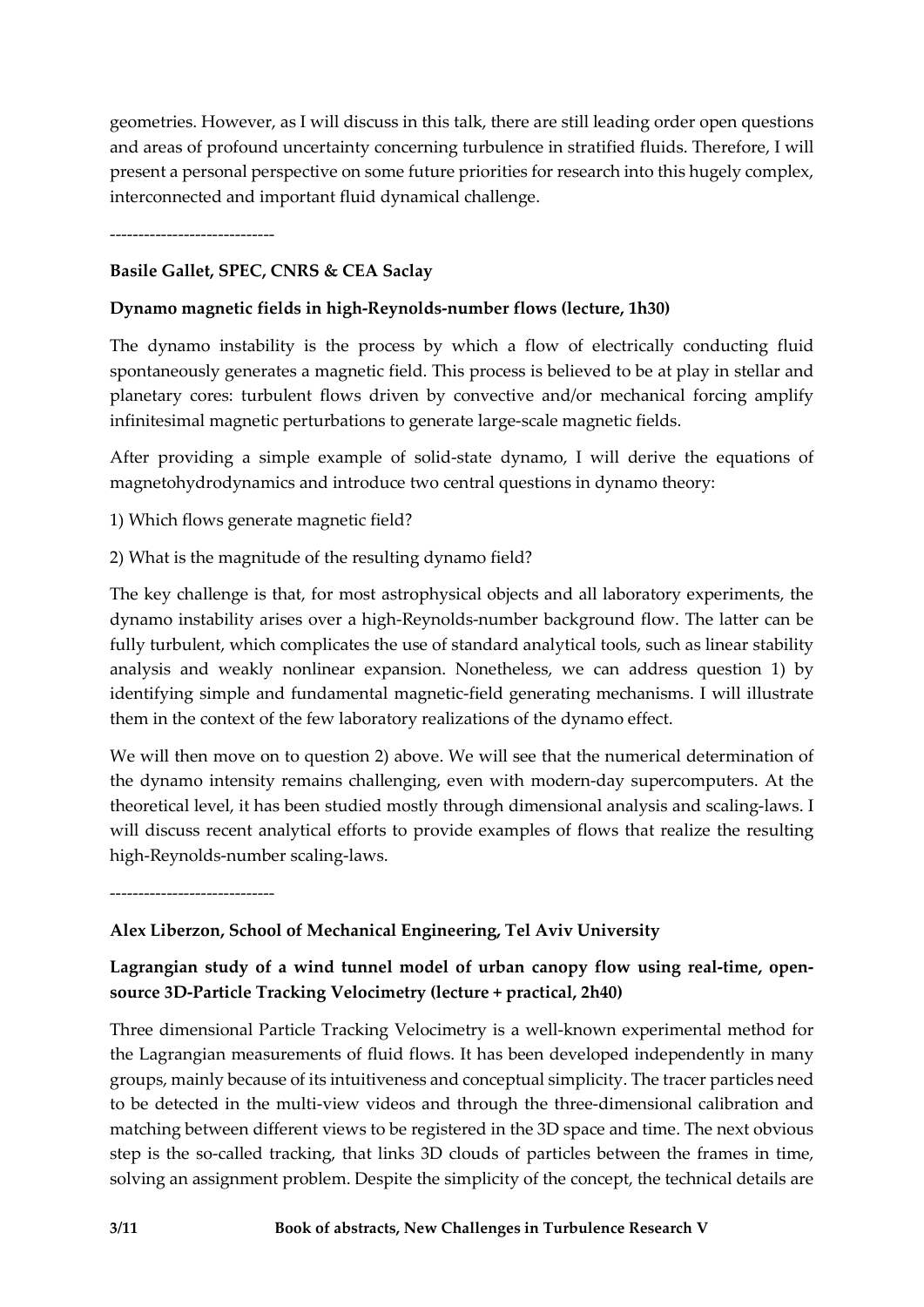important and need to be translated into a working computer software solution. We will present one of the existing solutions, abbreviated OpenPTV which is an open source software (http://www.openptv.net). We will work through the details of the 3D-PTV, focusing on turbulence and Lagrangian turbulence statistics. We will also demonstrate and make a handson tutorial of the test case, providing the pre- and post-processing toolset to get to the Lagrangian turbulence statistics such as a second order Lagrangian structure function or pair dispersion analysis.

-----------------------------

### **Carlo Barenghi, School of Mathematics, Statistics and Physics, Newcastle University**

# **Cold, quantum, and turbulent: Low temperature physics and atomic physics meet fluid dynamics (lecture, 1h30)**

In the last few years, new experimental techniques have revealed new faces of the turbulence problem in quantum fluids such as superfluid helium and atomic Bose-Einstein condensates. Quantum fluids exist at temperatures near absolute zero, where the reduced thermal disorder allows quantum mechanics to rule the behaviour of macroscopic amounts of matter. Turbulence in quantum fluids, or "quantum turbulence", has two remarkable properties: the lack of viscosity and the quantisation of the circulation. At first, quantum turbulence seems intriguingly simple, taking the form of an apparently disordered tangle of quantised vortex lines which move in a perfect background. Yet, despite this simplicity, in some regimes quantum turbulence displays the same properties which we observe in ordinary turbulent flows, such as the distribution of kinetic energy over the length scales represented by the Kolmogorov energy spectrum. In other regimes, for reasons which we do not fully understand, quantum turbulence shows different properties, involving forms of energy dissipation unlike ordinary fluids, or displaying turbulent two-fluid behaviour of great complexity. The aim of this lecture is to introduce the problem and the new experimental and theoretical challenges which it presents.

Reference: C.F. Barenghi, L. Skrbek, and K.R. Sreenivasan, Introduction to quantum turbulence, Proc. Nat. Acad. Sciences USA, vol. 111, suppl. 1, 4647-4652 (2014).

-----------------------------

# **Léonie Canet, LPMMC, Université Grenoble Alpes & CNRS**

# **Time-dependence of correlation functions in isotropic and homogeneous turbulence and Non-Perturbative Renormalisation Group approaches (lecture, 1h30)**

This lecture is devoted to showing how useful theoretical results on the statistical properties of a homogeneous and isotropic turbulent flow can be obtained from a non-perturbative renormalisation group approach. For this, I will first briefly review how one can derive a field theory from Navier-Stokes equation for incompressible flows, and I will stress the symmetries of this field theory, more precisely its extended symmetries, and what can be deduced from them. I will then explain the principles of the renormalisation group. I will show in particular how symmetries can be deeply exploited within the framework of the non-perturbative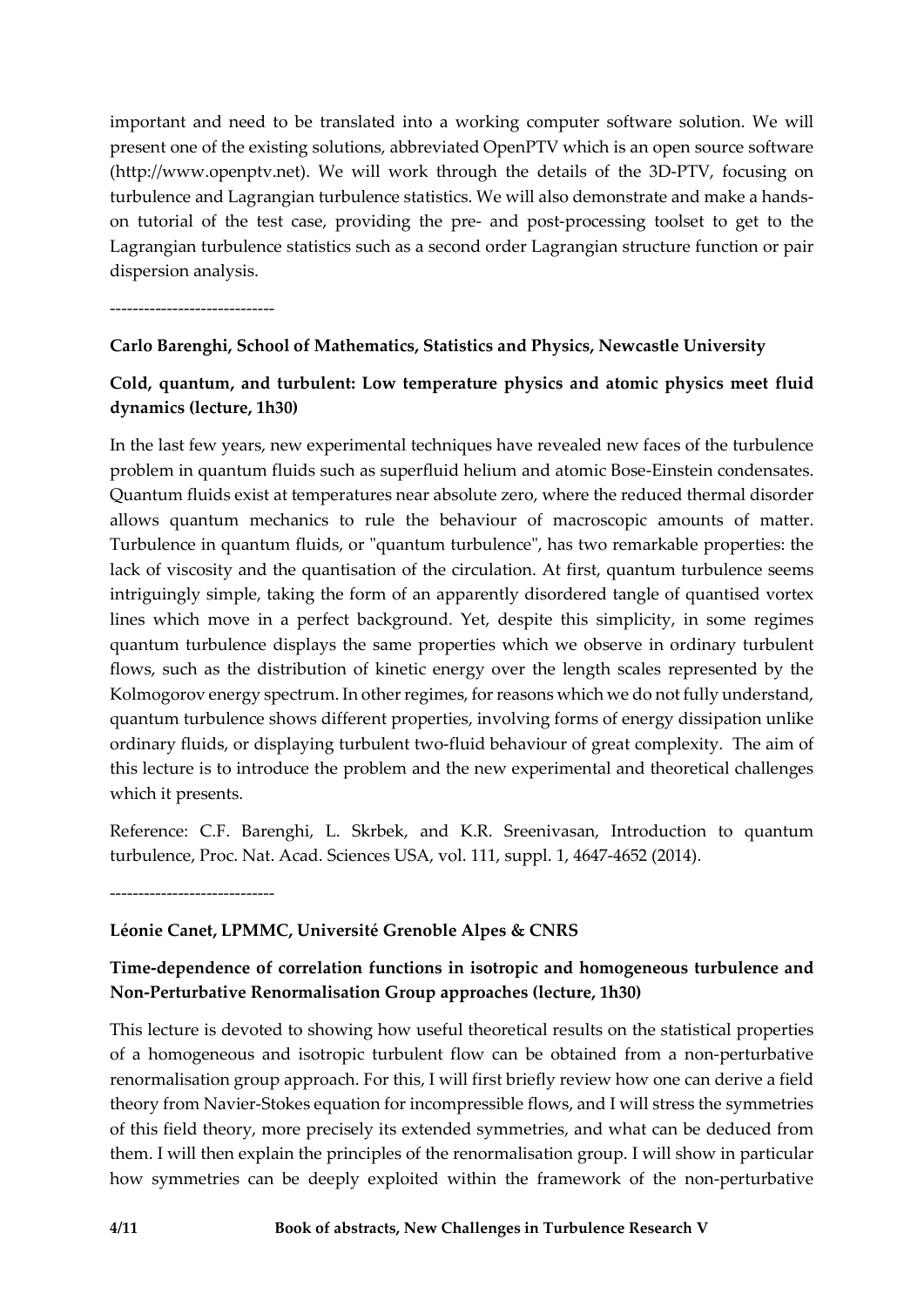renormalisation group, to obtain a closed flow equation for any correlation functions, which is exact in the limit of large wave-numbers. We will solve this equation at the fixed point, to obtain analytical results on the time dependence of generic n-point correlation functions in the stationary turbulent state. These predictions will be compared with available results from both numerical simulations and experiments.

-----------------------------

#### **Alexandros Alexakis, LPS, ENS & CNRS**

#### **Critical Transitions in Turbulent flows (lecture, 1h30)**

Turbulent flows are characterized by the non-linear cascade of energy and other inviscid invariants across scales, from where they are injected to where they are dissipated. Recent experimental, numerical and theoretical works have revealed that many turbulent configurations deviate from the ideal cases of strictly forward cascade of three dimensional turbulence or the strictly inverse cascade of two dimensional turbulence. In the presence of confinement, rotation, stratification or magnetic fields (to mention a few examples) the direction of cascade can change direction and possibly display a split cascade where energy cascades to both small and large scales. In this lecture, I will present a short summary of these recent results from a unified point of view and attempt a classification of all different cascading states and all possible transitions from one scenario to another as the control parameters are varied. The presentation will be based on a set of paradigmatic examples. I will conclude with a series of open problems and challenges that future theoretical and experimental work needs to address in this new direction of turbulence research.

-----------------------------

#### **Benjamin Favier, IRPHÉ, Aix-Marseille Université, CNRS & École Centrale Marseille**

# **Rotational dynamics of planetary cores: from geostrophic to inertial wave turbulence (lecture, 1h30)**

In this lecture, we discuss the properties of confined rotating turbulence at low Rossby number combining experimental and numerical approaches.

We are in particular interested in the dynamics of small liquid planetary cores, which might not be convectively unstable, but are nevertheless mechanically forced due to gravitational interactions with orbiting companions.

Experimentally, we are interested in the flow inside an ellipsoidal container mechanically forced by a harmonic perturbation of its rotation rate (libration forcing). We discuss various aspects of this system, from the elliptic instability mechanism involving resonances of inertial modes to the turbulent saturation involving both waves and vortices. In a second part, an idealized local Cartesian model is introduced in order to further explore the small-scale homogeneous dynamics. This tool allows us to reach unexplored regimes in terms of Rossby and Ekman numbers, and highlights/confirms the existence of an inertial wave turbulence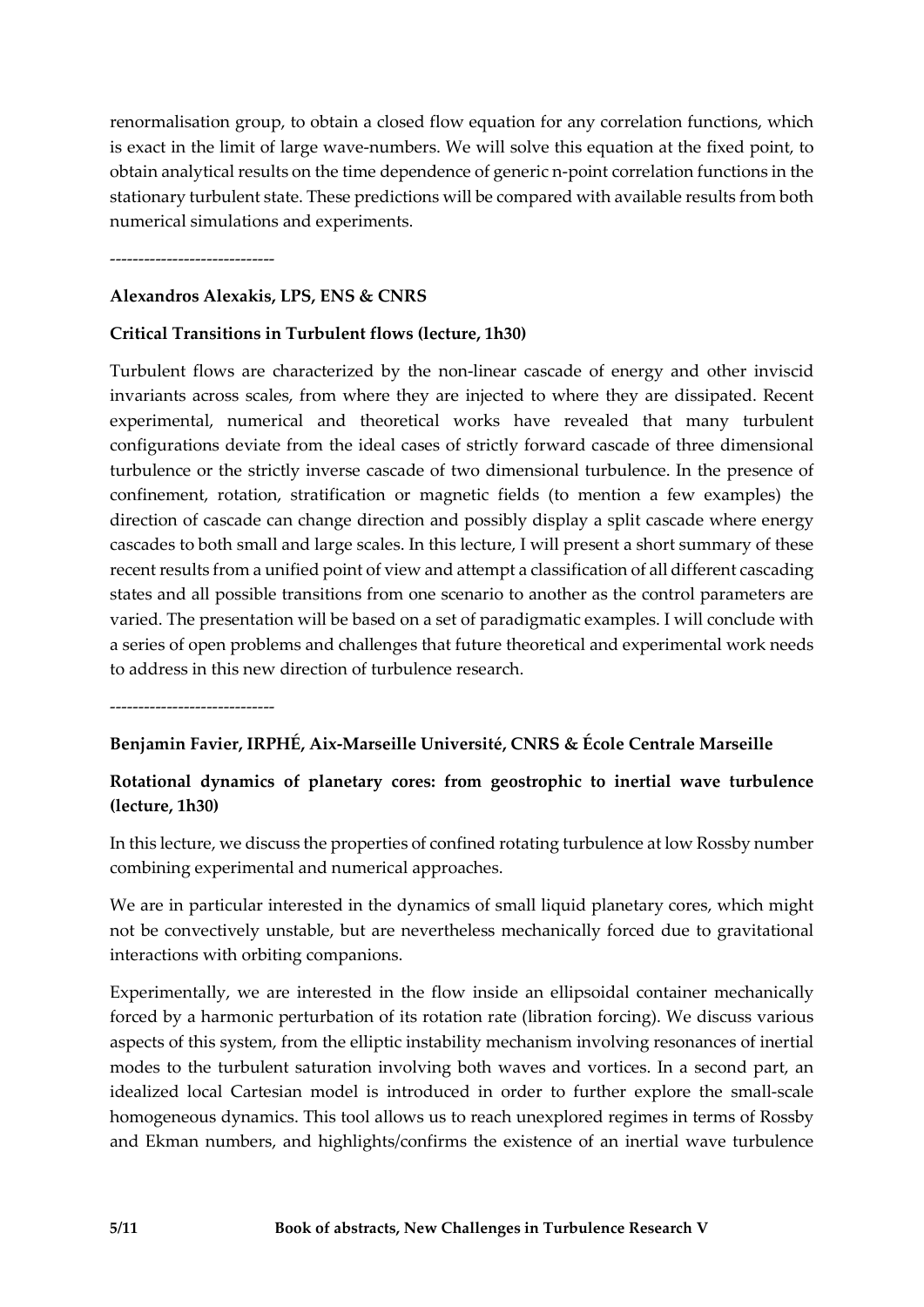regime. We conclude with a brief discussion involving applications to planetary cores, dynamo action and links with more classical homogeneous rotating turbulence.

-----------------------------

# **Julien Salort, Laboratoire de Physique, ENS de Lyon, UCB Lyon 1 & CNRS**

### **Local measurements in turbulent flows: sensor design and signal analysis (lecture, 1h30)**

Although flow visualization methods such as PIV or PTV are getting more and more popular with the progress of image acquisition systems and image processing tools, there are still use cases for the local Eulerian approach. Indeed, the information of interest may lie at very small and fast scales, still inaccessible to visualization. And some experiments may have no optical access at all. Cryogenic turbulence experiments are examples of such setups: the GReC experiment in CERN, the SHREK experiment in CEA Grenoble, or Rayleigh-Bénard convection cells, all have no optical access.

In this lecture, I will give an overview of the developments of fast and small local velocity and temperature sensors, with a focus on their limits, such as invasiveness or flow induced by the sensor itself. I will discuss several methods to go beyond the Taylor frozen turbulence hypothesis, such as the Pinton & Labbé method, or the He & Zhang Elliptical Approximation. Examples of application and limits of these methods will be shown.

Finally, a recent example of local velocity fluctuations measurements, obtained using a dedicated cantilever sensor in superfluid helium will be shown. The analysis of velocity structure function using the Extended Self-Similarity method, has granted access to the intermittency exponents over a wide range of temperatures, spanning relative densities of superfluid component from 96 % down to 0 %.

-----------------------------

# **Marco La Mantia, Faculty of Mathematics and Physics, Charles University Turbulent flows of superfluid helium-4: an experimentalist view (lecture, 1h30)**

Superfluid helium-4 (He II) is a quantum liquid, characterized by unique properties, such as an extremely small kinematic viscosity. Turbulent flows of He II are specifically defined by the presence of tangles of quantized vortices, which are line singularities within the superfluid and can be viewed as the carriers of the flow vorticity. Relevant experimental techniques are introduced and their features outlined. Special emphasis is given to the second sound attenuation method and to the techniques enabling the visualization of turbulent flows of superfluid helium-4, which have been giving in recent years significant contributions to our understanding of the underlying physics. Selected experimental findings are reviewed, in order to highlight close similarities, as well as striking differences, with classical turbulent flows of viscous fluids. Indeed, it has been shown that quantum features are apparent at scales smaller than the mean distance between quantized vortices, while, at larger scales, a classicallike picture is observed in most cases.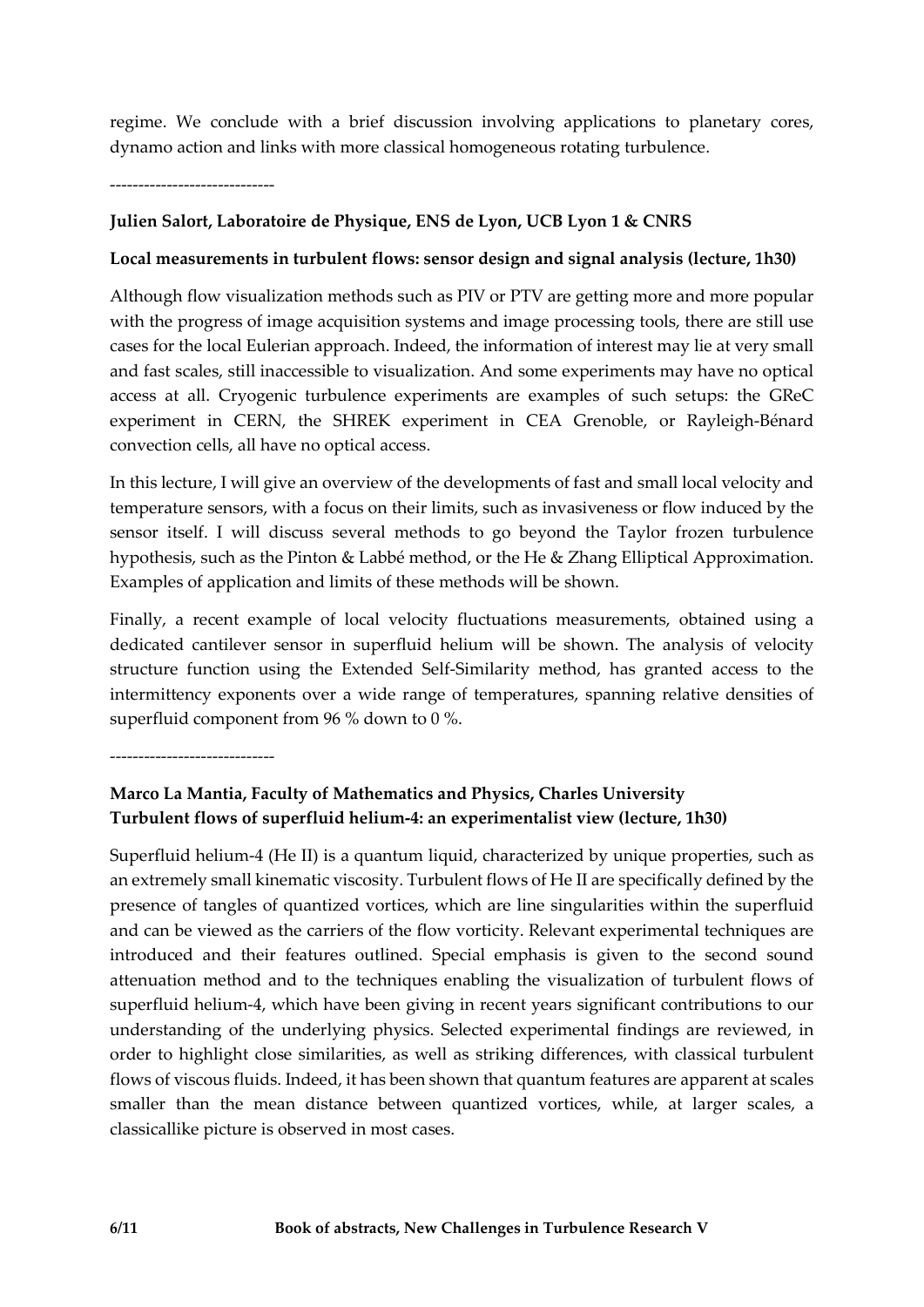# **Participants talks**

#### **Wouter Bos (LMFA) with Rémi Zamansky**

### **Power fluctuations in turbulence**

To generate or maintain a turbulent flow, one needs to introduce kinetic energy. This energy injection necessarily fluctuates and these power fluctuations act on all turbulent excited lengthscales. If the power is injected using forces proportional to the velocity, such as common in shear flows, or with a force acting at the largest scales only, the spectrum of these fluctuations is shown to have a universal inertial range.

-----------------------------

# **Jan-Bert Flor (LEGI) with Natalia D. Shmakova and Evgueni Ermanyuk**

### **Focusing of waves in stratified and/or rotating fluids**

We investigate waves emitted by the oscillation of a horizontal torus in a stably stratified or rotating fluid by means of laboratory experiments. These waves are emitted in the form of a cone below and above the torus, with a focal point in the apex where the waves reach a maximum amplitude. For the waves in a linearly stratified fluid and a horizontally oscillating torus, we show the flow characteristics for different amplitudes of oscillation, and discuss the properties of the wave field for small and large amplitude oscillations. A new nondimensional number that is based on heuristic arguments allows us to characterize the wave field and in the focal region. Above a certain threshold of this focusing number, wave breaking appears for a Richardson number equal to 0.25, and coincides with resonant wave triads appearing near the focal region.

Next we consider the flow induced by the oscillation of a vertically oscillating torus in a rotating fluid, and the formation of an isolated blob of turbulence in the focal point. Whereas the turbulent blob in the rotating fluid leads to the formation of an organized columnar vortex, the overturning waves in a stratified fluid hardly organize into a large scale motion. We discuss the differences in dynamics when stratification and/or rotation are present.

-----------------------------

#### **Jérémy Vessaire (ENS Lyon) with Romain Volk, Mickaël Bourgoin**

# **Turbulence modulation by inertial particles in a swirling flow**

Many of industrial and natural flows are multiphase and turbulent. Here we investigate experimentally the turbulence modulation in a highly seeded laden flow where the particles and the fluid dynamics are strongly coupled. In such conditions, there is no general consensus regarding the impact of the particles on the energy modulation of the flow. Our experiment runs in a one disk vertical von Kármán flow. We use a «multi-scale» approach to characterize the energy modulation from (i) a global measure of the injected mechanical power by the impeller and (ii) a measure of pressure fluctuations to explore how and at which scales the flow is impacted by the particles. The results highlight: (i) at large scale, an effect of the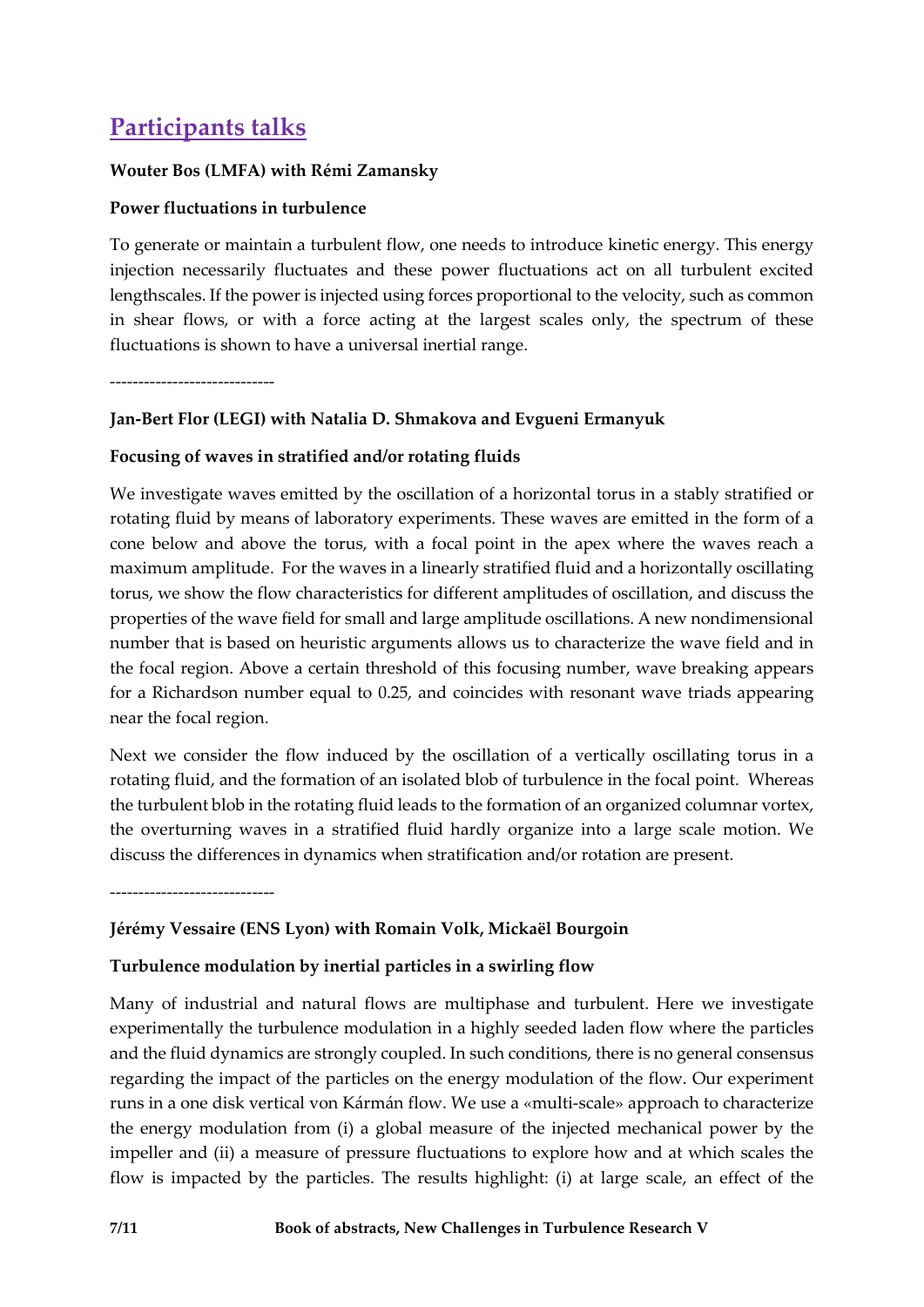effective density of the mixture (fluid+particle) and (ii) at small scale, an attenuation of the fluctuations as the particle volume fraction increases.

-----------------------------

# **Raúl Bayoán Cal (Portland State University) with Elizabeth Camp**

# **Influencing side-by-side cylinders wakes via turbulence intensity**

Despite a large body of work utilizing inflows with low levels of freestream turbulence, many applications exhibit significant amounts of incoming turbulence although the influence of freestream turbulence has received less attention. Here, wind tunnel experiments are performed for a variety of cases of cylinder-to-cylinder distance over diameter ratios as well as varied level of turbulence. The facility has geometry of 1.2m by 0.8m by 5m and cylinders are placed approximately 3m downstream from the inlet. Cases considered are transverse spacing to diameter ratios (T/D) of T/D=1.5, 2.1 and 2.7; while the turbulence intensities are comprised of: 0.5%, 2.4%, 11% and 14%. Three-dimensional particle image velocimetry is used to acquire the data in the wake of the cylinders at a downstream distance of 11D.

-----------------------------

### **Ron Shnapp (Tel Aviv University) with Yardena Bohbot-Raviv, Eyal Fattal, Alex Liberzon**

### **Direct Measurements of Lagrangian Statistics in Canopy Flow Turbulence**

It is important to understand turbulent dispersion and mixing in the canopy-flows, for example, for modeling of air pollution, or for momentum and admixtures fluxes estimations. In our research, we implement the 3D-PTV method in a wind-tunnel to provide Lagrangian statistics in canopy flows, vital for atmospheric Lagrangian stochastic models. We specifically investigate the acceleration and the pair-dispersion of the Lagrangian particles. We recognize a direct effect of the mean shear at the canopy top on the standard deviation of accelerations. Furthermore, we find that the particles' diffusivity is dependent on the standard deviation of velocities and a length scale that is constant with height. These results will be used to improve Lagrangian stochastic models in canopy flows.

-----------------------------

# **Emeric Durozoy (Institut Néel) with Mathieu Gibert**

# **Exploring Superfluid Helium Turbulence**

Liquid helium is of particular interest when it comes to study high Reynolds turbulence due to its low viscosity. Furthermore, when it cools down below 2.17K, a quantum phase called superfluid appears together with peculiar properties. In superfluid helium, quantum turbulence can be observed: this is a tangle of vortices of angstrom sized core that interact with each other. In 2006, Bewley has shown that frozen dihydrogen particles could be used to illuminate these vortices, allowing their study by Lagrangian Particle Tracking. Building on these progresses, we have developed a cryostat with 8 optical accesses allowing performing all possible visualization techniques (from 2D-PIV to 3D-LPT). Its temperature can be adjusted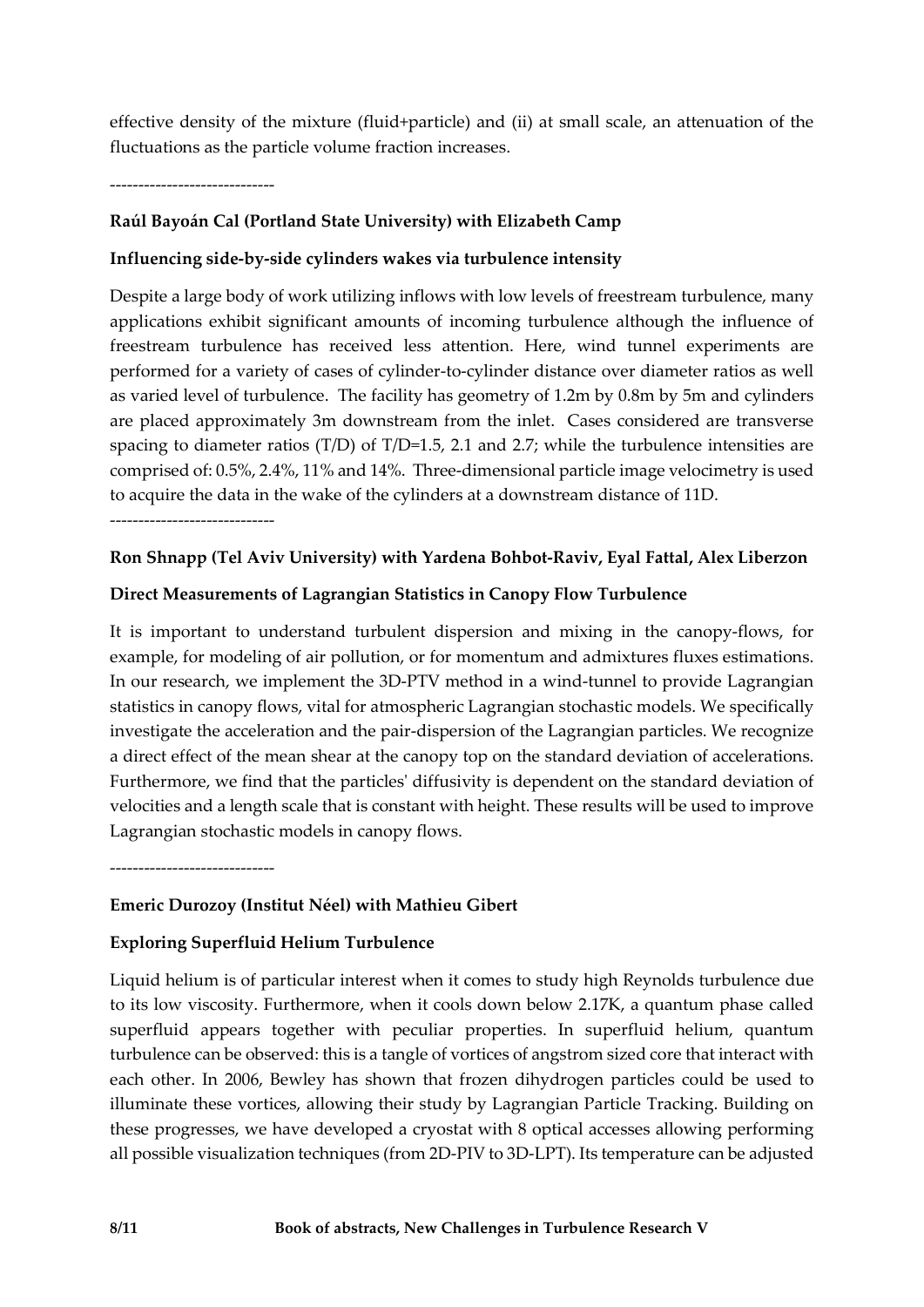between 4.2 and 1.12K, and its uniqueness relies on the fact that it can spin up to 2Hz. We will present this unique infrastructure and report on our recent experiments and results.

-----------------------------

# **Santiago Benavides (Massachusetts Institute of Technology) with Glenn R. Flierl**

### **2D partially-ionized turbulence in the interior of gas giant planet atmospheres**

Ionization occurs in the upper atmospheres of Hot Jupiters and in the interiors of Gas Giant Planets, leading to Magnetohydrodynamic (MHD) effects which couple the momentum and the magnetic field, thereby significantly altering the dynamics. In regions of moderate temperatures the gas is only partially ionized, which also leads to interaction with neutral molecules. To explore the dynamics of these regions we utilize Partially-Ionized MHD (PIMHD), a two-fluid model -- one neutral and one ionized -- coupled by a collision term proportional to the difference in velocities. We examine the parameter space of 2D PIMHD turbulence and pay particular attention to the collisional heating term and its role in dissipation and energy exchange between the two species. This knowledge will serve as the basis to further studies in more realistic planetary settings.

-----------------------------

### **Bernard Rousset (CEA Grenoble) and the SHREK collaboration**

### **SHREK: a facility to reach ultra-high Reynolds numbers**

Most of the turbulence theories rely on the limit of infinite Re. On the other hand, numerical computations can only solve problems involving weak turbulence intensity due to the drastic increase in mesh size with Re. Last but not least, turbulence experiments able to reproduce classical atmospheric event on scale down mock up are difficult as representative values of non-dimensional numbers as Re cannot be reached using standard fluid in reduced apparatus.

A way to reach high Re at the laboratory scale is to use a fluid with low viscosity. The best candidate is liquid helium, with its lowest kinematic viscosity (roughly two decades lower than classical fluid).

Concerning "steady" turbulence in closed flow, von Kármán flow allows probably the highest Re numbers. Combining these two aspects we built a giant von Karman experiment able to work with liquid helium and were able to obtain  $R_{\lambda}$  up to 10000 for hours. Results in different configurations (co-flow, counter-flow, with smooth disks or including blades or various aspect) are presented.

-----------------------------

**Alexander Blass (University of Twente) with Xiaojue Zhu, Roberto Verzicco, Detlef Lohse and Richard Stevens**

**Plume sweeping and meandering structures in turbulent sheared thermal convection**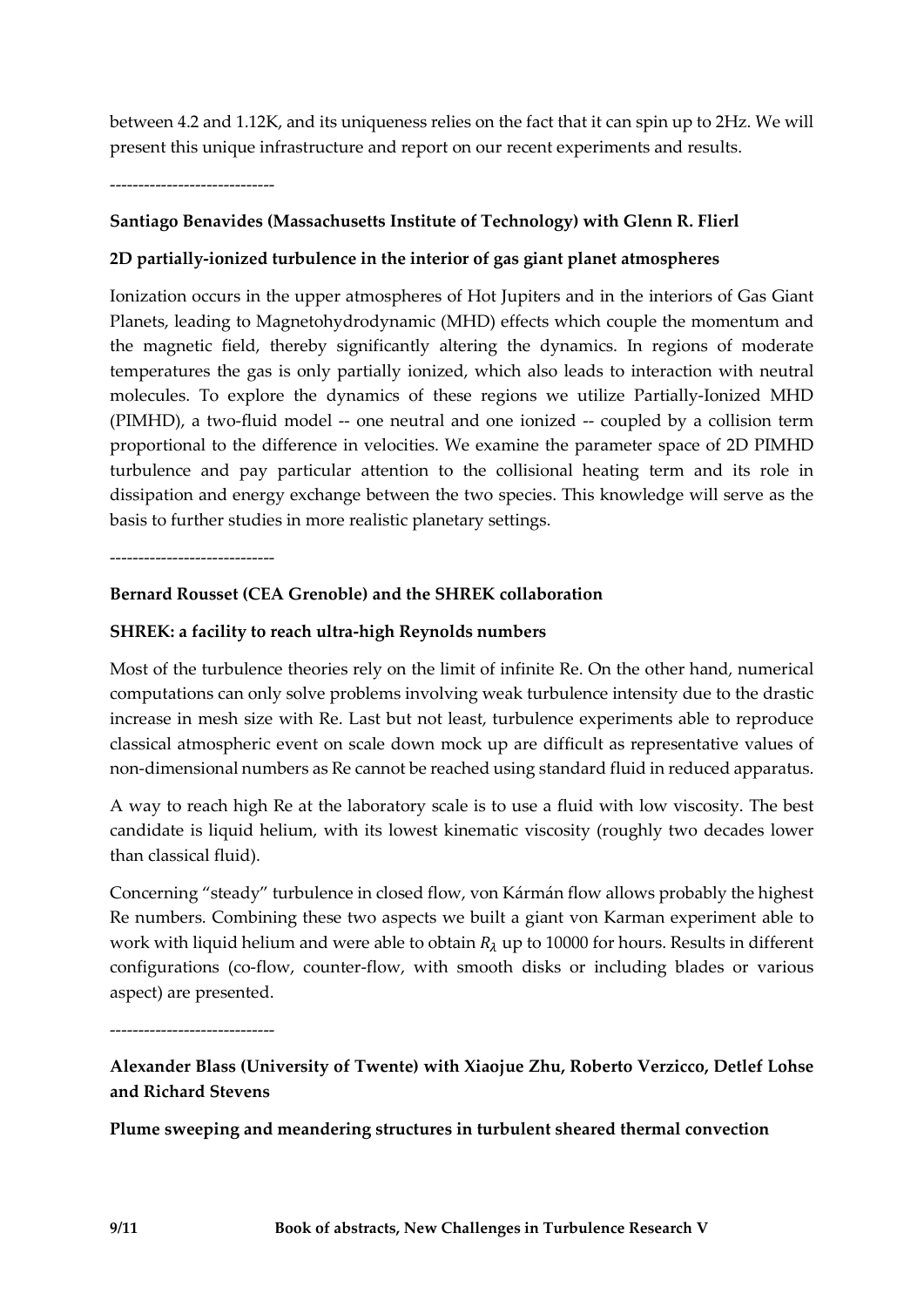A series of direct numerical simulations of Rayleigh-Bénard convection with added wall shearing have been performed using a second-order finite difference code, optimized for a GPU cluster (AFiD GPU). The code shows excellent agreement with literature results for RB convection and plane Couette flow. Defining h as the channel height, shear Reynolds numbers up to  $Re<sub>\tau</sub>$  = 370 have been achieved. For low Ra the flow is dominated by shear effects, whereas a higher shear is necessary to overcome the buoyancy forces at higher  $Ra$ . For higher  $Ra$  the heat transfer first decreases with increasing shear before it increases strongly for higher mechanical driving. This unexpected non-monotonic change of  $Nu$  as a function of the wall shearing is due to a breakup of the large-scale convection rolls formed by the buoyancy forces when moderate shear is applied.

-----------------------------

# **Andrea Maffioli (LMFA) with Alexandre Delache & Fabien Godeferd**

# **Signatures and energetics of internal gravity waves in stratified turbulence**

In stratified turbulence, internal gravity waves coexist with eddies, or vortices. At high Reynolds numbers, in the strongly stratified turbulence regime, motions occur in flat horizontal layers so it is not clear if waves are important or even energetically significant, since they typically involve vertical motions. In this work, we have carried out a spatio-temporal analysis on forced DNS of stratified turbulence approaching this regime. We use a time Fourier transform of DNS data to obtain velocity components, binned over the same equatorial angle, as a function of frequency. This allows us to verify directly if there are motions in agreement with the dispersion relation of internal gravity waves, which relates the angle to a specific frequency, and to quantify the wave energy. Waves of all admissible frequencies were found in the DNS and their energy was found to be smaller than the energy of the vortices but remaining of the same order of magnitude. Our results also show that the widespread wavevortex decomposition overpredicts the energy in the waves, which may be due to KH-type instabilities visible in the DNS that are erroneously considered as being part of the wave component in this linear decomposition.

-----------------------------

# **Robin Vallée (Laboratoire Lagrange) with Jérémie Bec**

#### **Turbophoresis of small heavy particles in homogeneous turbulence**

Small heavy particles transported by a turbulent flow detach from the flow and form uneven distribution leading to clustering or preferential concentration. That fundamental phenomenon, called turbophoresis, is mainly observed in inhomogeneous turbulent flow where particles concentrate in low energy regions. We show here that this phenomenon can also be observed in homogeneous turbulent flows and we illustrate and quantify the importance of instantaneous inhomogeneities by performing direct numerical simulations.

-----------------------------

# **Gautier Verhille (IRPHE) with Sihem Bounoua, Gilles Bouchet, Ankur Bordoloi**